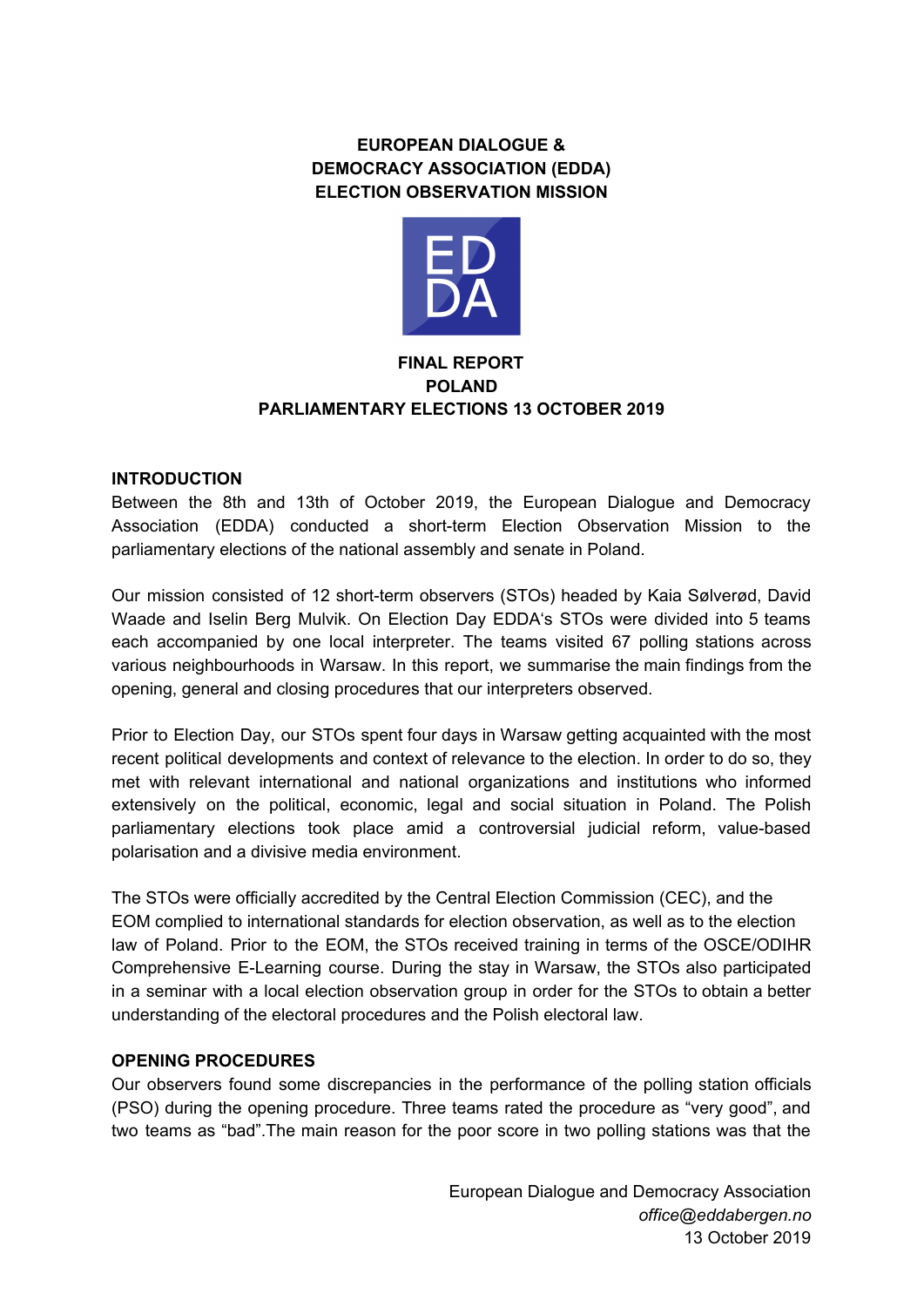observers were refused entrance or insight into the preparations of the opening of the polling station. This meant that two groups did not witness the announcement of voting lists, ballot papers and the condition of the ballot packages. Another sign of discrepancy among the stations visited was the difference in the amount of PSOs present at each station, ranging from 6 to 12 persons. There was, however, perfect gender balance among the PSO chairpersons. The five stations observed for the opening procedure opened on time and all the necessary election material was available at 7 o'clock.

#### **GENERAL OBSERVATIONS**

Overall, the voting process was assessed positively *(good or very good)* in 49 of the 55 polling stations observed during the general procedures. The overall attitude towards the observers, and the transparency of the voting procedures, were regarded by EDDA's STOs as positive. Almost all (53/55) of the observed polling stations reported that they had opened for voting on time (7 am).

Observers reported that voters with disabilities faced challenges in terms of



access in a considerable number of the polling stations. 20 of the 55 polling stations were characterized by the observers as challenging for disabled voters, while 32 were deemed to have sufficient access. STOs also reported that the access to vote for blind and vision-impaired voters was convoluted due to the design of the braille ballots. The ballots were reported to only contain the numbers for the candidates and not their names, rendering them difficult to use.

## **SECRECY OF THE VOTE**

A recurring factor in the general observation reports by our observers was a disregard for the secrecy of the vote. Approximately 20% of the visited PSs were described by the observers as overcrowded or chaotic, wherein 15% of these also were deemed insufficient in terms of physical size in relation to the number of registered voters. While election booths were present in almost every polling station visited by the observers, the appropriateness of the booths themselves varied greatly. Approximately 70 % of the polling stations observed were not up to standard. This included lacking screens, multiple chairs behind each voting booth, and installed booths that fail to provide for the secrecy of vote in one way or another (40 of the 55 visited polling stations). Our STOs also observed that voters tended to cluster around the voting booths. Occurrences of group and family voting were registered by the observers in 46 out of the 55 polling stations observed (83,6 %). As a result, the secrecy of the vote was only adhered to in 7 out of 54 polling stations observed (12,9 %).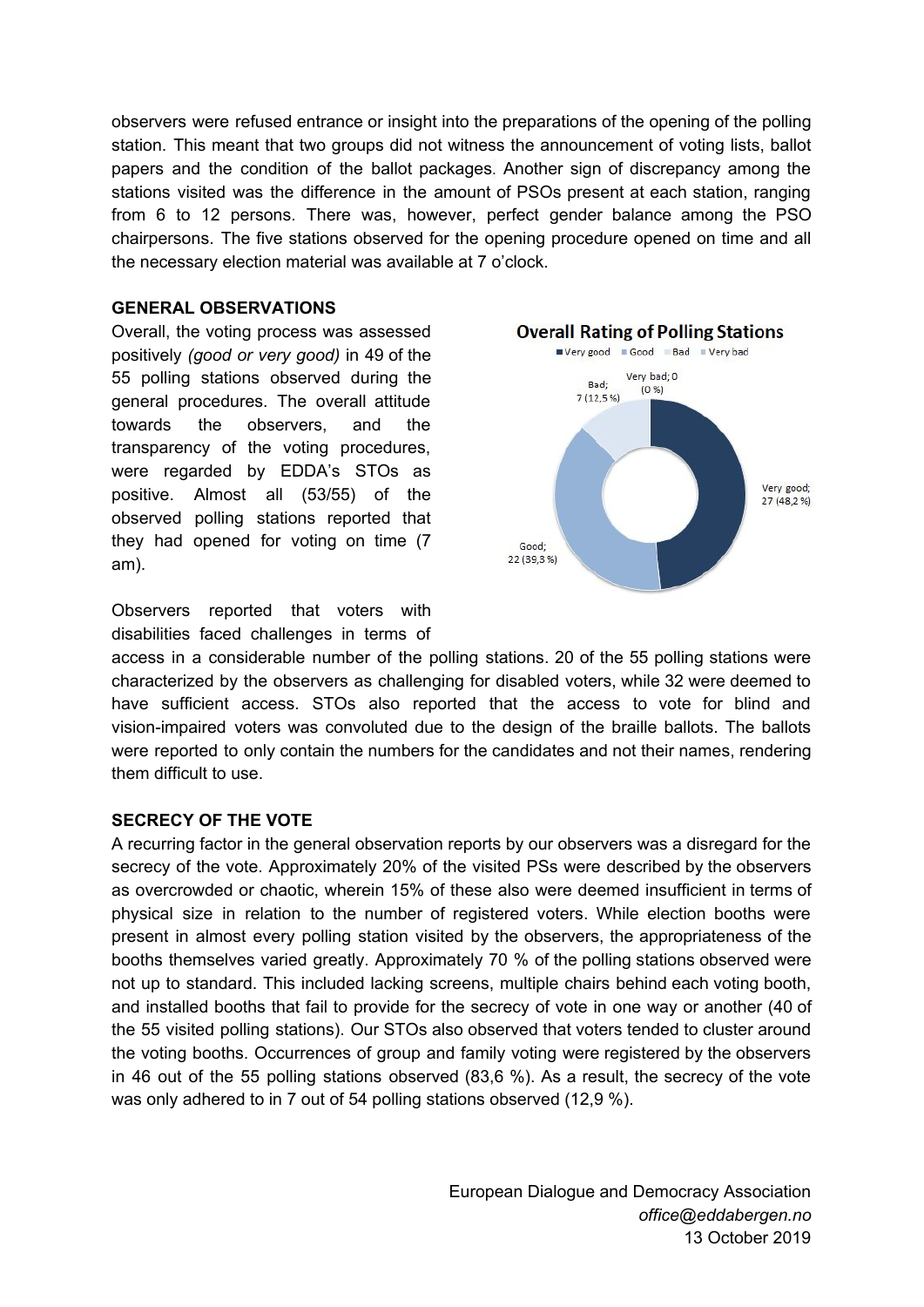#### **PSO PERFORMANCE**

The depth and amount of training for polling station officials and the chairperson were reported by the STOs to vary. The STOs observed that the majority (77,7 %) of PSOs appeared sufficiently trained. This number increased slightly in terms of the training of the chairperson (87 %). The median duration of training was reported by the committees to consist of 3-4 hours of courses for chairpersons, and 2 hours for PSOs. However, the self-reported



duration for the training of chairpersons varied, ranging from one 15 minute course to three 2-hour courses over three days.

In general, it was reported by the observers that the PSOs projected a very good understanding of the voting procedures (94,5 %) and that voting procedures seemed to be followed in almost all (92,7 %) of the PSs we visited. Simultaneously, the process was considered to be transparent in all but one of the visited polling stations, and almost all PSOs showed a positive attitude towards the observers during the general observation. Consequently, the performance in 96,3 % of the observed PSs was deemed positive by the STOs. Yet, the overcrowding and family voting that took place in a majority of the polling stations made it hard sometimes for the PSOs to manage and keep oversight of their polling stations.

#### **CLOSING PROCEDURES**

The five teams of observers attended the closing procedure in various different neighbourhoods of Warsaw. Their overall impression was "very good" (3 out of 5 groups) and "good" (2 out of 5). The counting was transparent, professional and followed the requirements thoroughly. The observers were in no instance prevented from observing the counting, but one group was refused a copy of the protocol. No big irregularities were observed and disagreements and recountings were generally completed or resolved in a peaceful and orderly manner.

The observers did, however, raise some procedural concerns. In one polling station, the officials split up and counted the votes for the Sejm and the Senate simultaneously. In another, the final result was written in the protocol with a pencil. Last but not least, our observers noted that the Citizen coalition had a confusing square around its logo while the other parties had not. Several voters ticked the wrong box and had their votes deemed invalid as a result of this confusion.